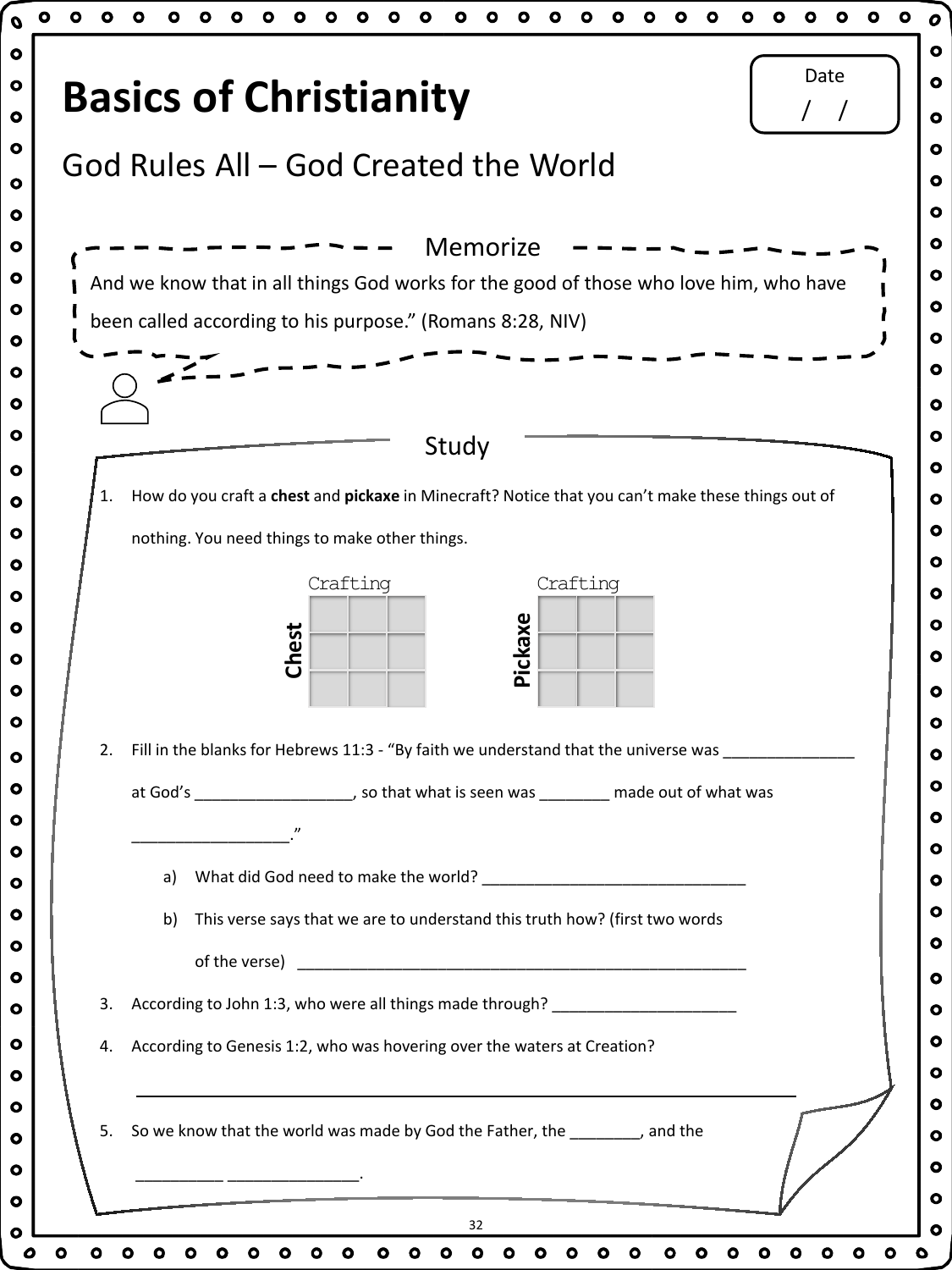| And ______ know ___________ in _________ things ________ works ________ the<br>_____________ of __________________ who ______________ him, ___________ have ____________<br>NIV)<br>_____________________<br>Study |  |
|--------------------------------------------------------------------------------------------------------------------------------------------------------------------------------------------------------------------|--|
|                                                                                                                                                                                                                    |  |
|                                                                                                                                                                                                                    |  |
|                                                                                                                                                                                                                    |  |
|                                                                                                                                                                                                                    |  |
|                                                                                                                                                                                                                    |  |
|                                                                                                                                                                                                                    |  |
|                                                                                                                                                                                                                    |  |
| Look up the term providence in the Bible dictionary. What is providence?                                                                                                                                           |  |
|                                                                                                                                                                                                                    |  |
|                                                                                                                                                                                                                    |  |
|                                                                                                                                                                                                                    |  |
| How does each of the following verses describe ways that Creation needs its Creator?                                                                                                                               |  |
|                                                                                                                                                                                                                    |  |
| Job 12:10 -<br>1.                                                                                                                                                                                                  |  |
|                                                                                                                                                                                                                    |  |
| Acts 17:25 -<br>2.                                                                                                                                                                                                 |  |
|                                                                                                                                                                                                                    |  |
| Acts 17:28a -<br>3.                                                                                                                                                                                                |  |
|                                                                                                                                                                                                                    |  |
| Hebrews 1:3a -<br>4.                                                                                                                                                                                               |  |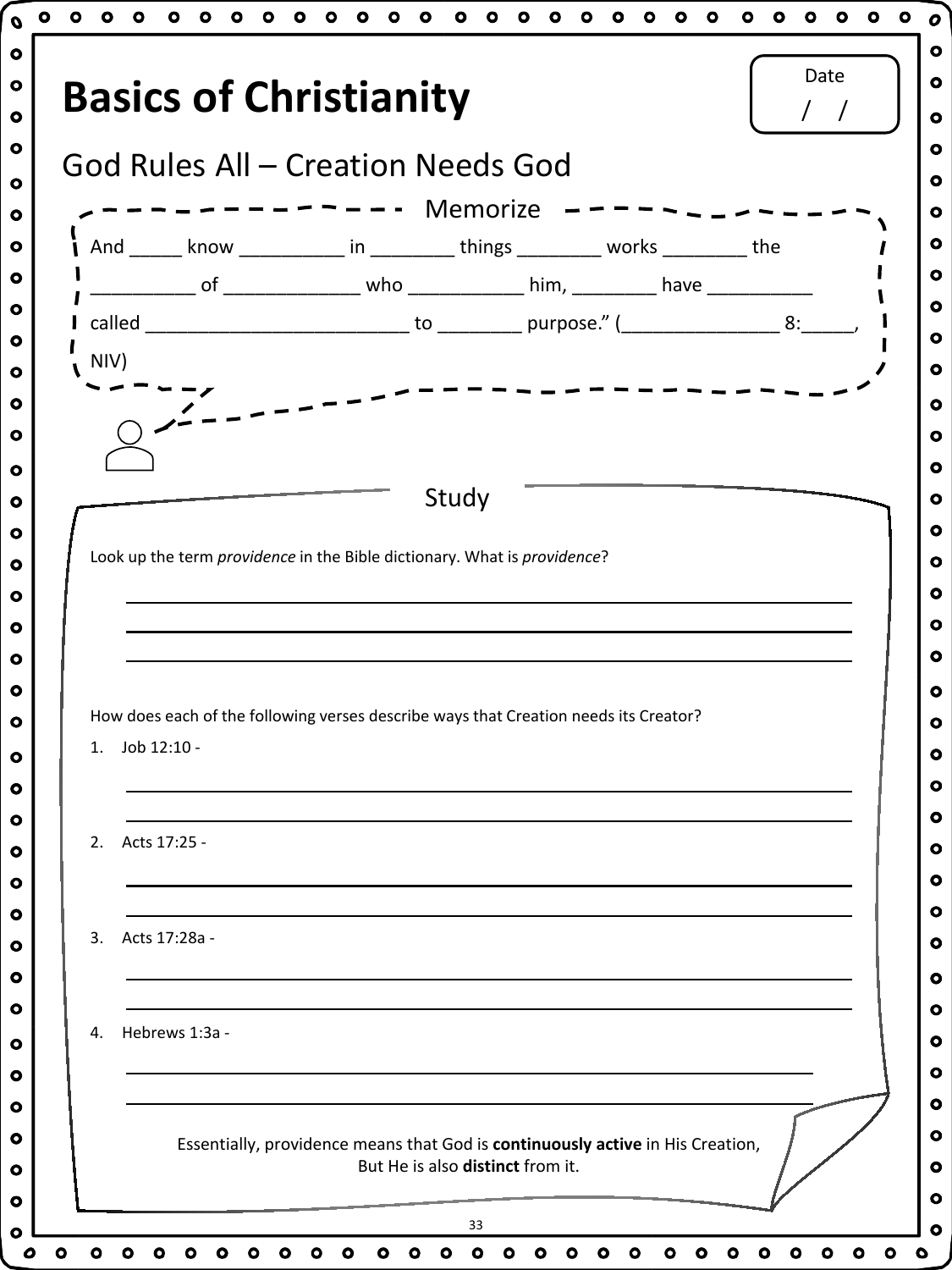|                        |  | $---------$ Memorize                                       | $\frac{1}{2}$                                                                                          |  |
|------------------------|--|------------------------------------------------------------|--------------------------------------------------------------------------------------------------------|--|
|                        |  |                                                            |                                                                                                        |  |
|                        |  |                                                            | _________ good ______ those _________ love _________, who ____________ been                            |  |
|                        |  |                                                            |                                                                                                        |  |
|                        |  |                                                            | _ _ <i>_</i> _ _ _ _ _ _ _ _ _                                                                         |  |
|                        |  |                                                            |                                                                                                        |  |
|                        |  |                                                            |                                                                                                        |  |
|                        |  | Study                                                      |                                                                                                        |  |
|                        |  |                                                            |                                                                                                        |  |
|                        |  |                                                            |                                                                                                        |  |
|                        |  |                                                            | We know from the idea of providence that God is continuously active in and distinct from His Creation. |  |
|                        |  |                                                            | Providence also tells us that nothing happens in Creation that He doesn't allow.                       |  |
|                        |  |                                                            |                                                                                                        |  |
|                        |  |                                                            | What do Job 37:6-13 and Psalm 104:14 say about God's providence when it comes to the inanimate         |  |
| parts of His creation? |  |                                                            |                                                                                                        |  |
|                        |  |                                                            |                                                                                                        |  |
|                        |  |                                                            |                                                                                                        |  |
|                        |  |                                                            | What does Matthew 10:29 say about how we see God's providence in relation to animals?                  |  |
|                        |  |                                                            |                                                                                                        |  |
|                        |  |                                                            |                                                                                                        |  |
|                        |  |                                                            | What does Proverbs 16:33 say about God's providence when it comes to events that seem random?          |  |
|                        |  |                                                            |                                                                                                        |  |
|                        |  |                                                            |                                                                                                        |  |
|                        |  | What does Job 12:23 say about God's providence in nations? |                                                                                                        |  |
|                        |  |                                                            |                                                                                                        |  |
|                        |  |                                                            |                                                                                                        |  |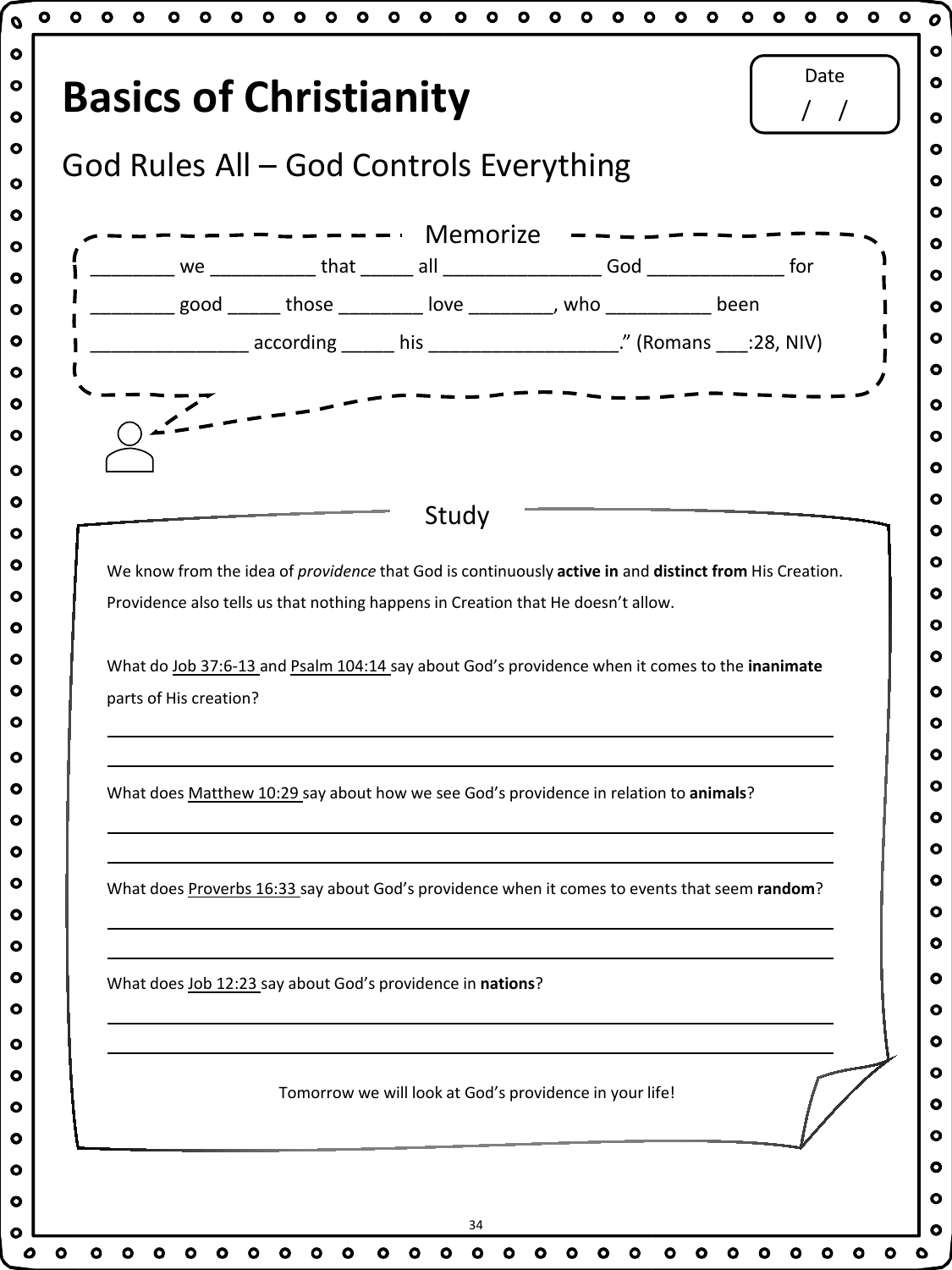|       |  | <b>Basics of Christianity</b>                                                                           |  |  |  |
|-------|--|---------------------------------------------------------------------------------------------------------|--|--|--|
|       |  | God Rules All – God Is Involved in Your Life                                                            |  |  |  |
|       |  |                                                                                                         |  |  |  |
|       |  | $---------$ Memorize                                                                                    |  |  |  |
|       |  | ________ good ______ those _________ love __________, who ____________ been                             |  |  |  |
|       |  | _______________________ according _______ his _________________________." (Romans ____:28, NIV)         |  |  |  |
|       |  |                                                                                                         |  |  |  |
|       |  |                                                                                                         |  |  |  |
|       |  |                                                                                                         |  |  |  |
|       |  | Study                                                                                                   |  |  |  |
|       |  | We know from the idea of providence that God is continuously active in His Creation - including in your |  |  |  |
|       |  |                                                                                                         |  |  |  |
| life! |  |                                                                                                         |  |  |  |
|       |  |                                                                                                         |  |  |  |
|       |  | Read Matthew 6:11, which is part of a prayer. Does God provide your food, even if you work for it?      |  |  |  |
|       |  | Even if you grow it yourself? Explain your answer.                                                      |  |  |  |
|       |  |                                                                                                         |  |  |  |
|       |  | Read Psalm 139:16 and Job 14:5. What do they say about God's providence in the length of your life?     |  |  |  |
|       |  |                                                                                                         |  |  |  |
|       |  | Read Proverbs 20:24. What does it say about the plans that you make?                                    |  |  |  |
|       |  |                                                                                                         |  |  |  |
|       |  |                                                                                                         |  |  |  |
|       |  | Read Psalm 75:6-7. What does it say about whether you succeed or fail in your plans?                    |  |  |  |
|       |  |                                                                                                         |  |  |  |
|       |  | Read 1 Corinthians 4:7. What does it say about God's providence in your talents and abilities?          |  |  |  |
|       |  |                                                                                                         |  |  |  |
|       |  | Read the familiar verse Psalm 18:34. It shows that David understood God's providence in His plan        |  |  |  |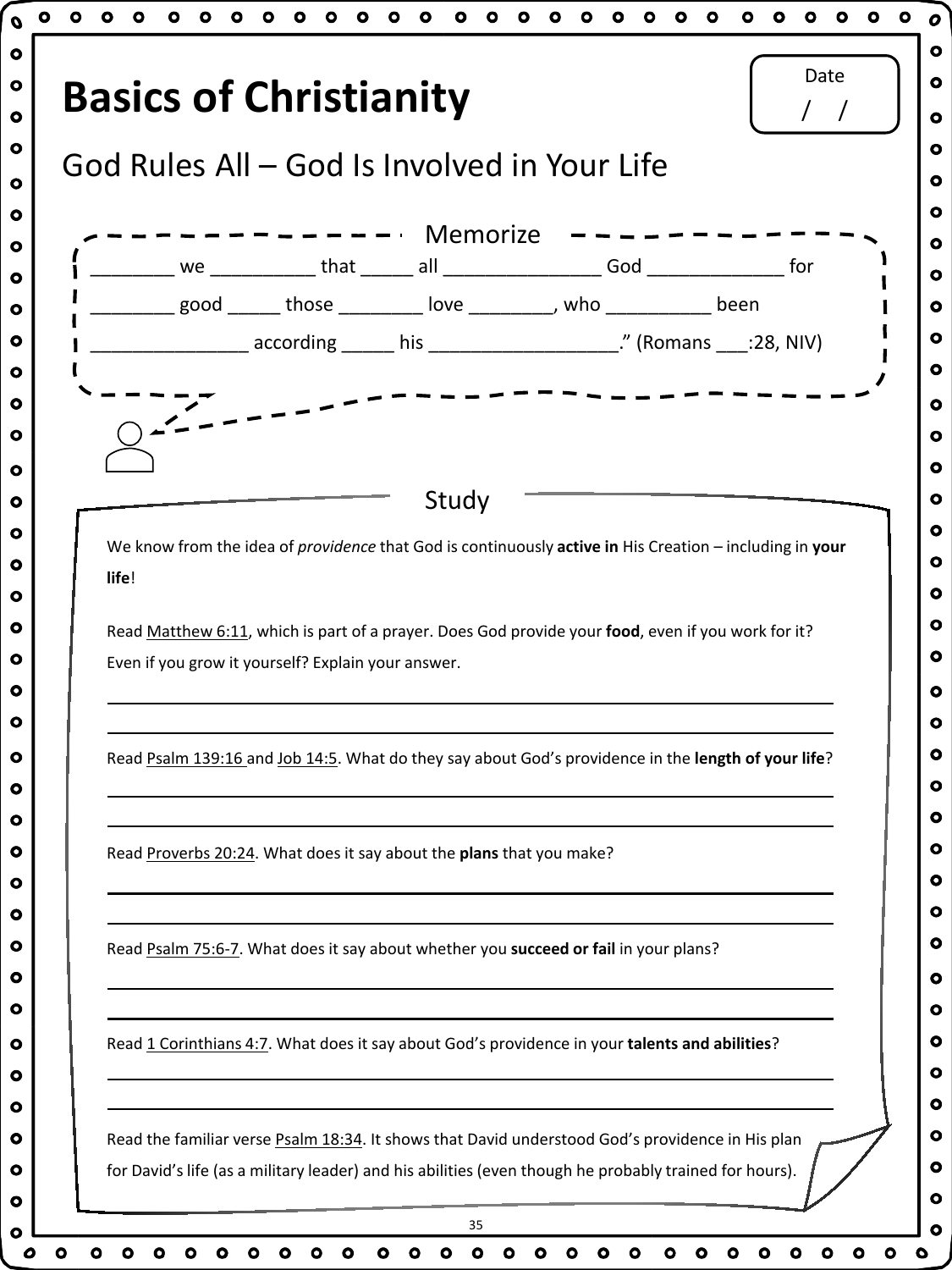| <b>Basics of Christianity</b>                                                                                                                                                                |  |                      |  |  |  |  |
|----------------------------------------------------------------------------------------------------------------------------------------------------------------------------------------------|--|----------------------|--|--|--|--|
| God Rules All – You Have a Responsibility in the World                                                                                                                                       |  |                      |  |  |  |  |
|                                                                                                                                                                                              |  | - – – – – · Memorize |  |  |  |  |
|                                                                                                                                                                                              |  |                      |  |  |  |  |
|                                                                                                                                                                                              |  |                      |  |  |  |  |
|                                                                                                                                                                                              |  |                      |  |  |  |  |
| (Romans ____: ______, NIV)                                                                                                                                                                   |  |                      |  |  |  |  |
|                                                                                                                                                                                              |  |                      |  |  |  |  |
|                                                                                                                                                                                              |  |                      |  |  |  |  |
|                                                                                                                                                                                              |  |                      |  |  |  |  |
|                                                                                                                                                                                              |  | Study                |  |  |  |  |
|                                                                                                                                                                                              |  |                      |  |  |  |  |
|                                                                                                                                                                                              |  |                      |  |  |  |  |
| We know from the idea of providence that God is continuously active in His Creation - including in your                                                                                      |  |                      |  |  |  |  |
| life! He is involved in the length of your life, the plans that you make, your successes and failures, and                                                                                   |  |                      |  |  |  |  |
| your talents and abilities. But that does not mean that you are not responsible for your actions and                                                                                         |  |                      |  |  |  |  |
| the choices that you make.                                                                                                                                                                   |  |                      |  |  |  |  |
| Read Genesis 45:4-8. In this passage, we see evidence of God's providence in both Joseph's life                                                                                              |  |                      |  |  |  |  |
| individually and the lives of all who were helped by Joseph's position in Egypt. What does this passage                                                                                      |  |                      |  |  |  |  |
| say about God's plan for Joseph's life?                                                                                                                                                      |  |                      |  |  |  |  |
|                                                                                                                                                                                              |  |                      |  |  |  |  |
|                                                                                                                                                                                              |  |                      |  |  |  |  |
| How did God plan to help the people in the area through Joseph?                                                                                                                              |  |                      |  |  |  |  |
|                                                                                                                                                                                              |  |                      |  |  |  |  |
|                                                                                                                                                                                              |  |                      |  |  |  |  |
| But does this mean that Joseph's brothers didn't do anything wrong and were not responsible for their                                                                                        |  |                      |  |  |  |  |
| actions when they sold him? Read Genesis 50:20. How does this verse describe their actions?                                                                                                  |  |                      |  |  |  |  |
|                                                                                                                                                                                              |  |                      |  |  |  |  |
|                                                                                                                                                                                              |  |                      |  |  |  |  |
|                                                                                                                                                                                              |  |                      |  |  |  |  |
| This is just one example in the Bible of how God's character (His wisdom, power, and goodness) can                                                                                           |  |                      |  |  |  |  |
| make something good come out of bad choices (as your memory verse describes). God doesn't cause<br>us to do bad things, but He sometimes allows us to do bad things and then makes something |  |                      |  |  |  |  |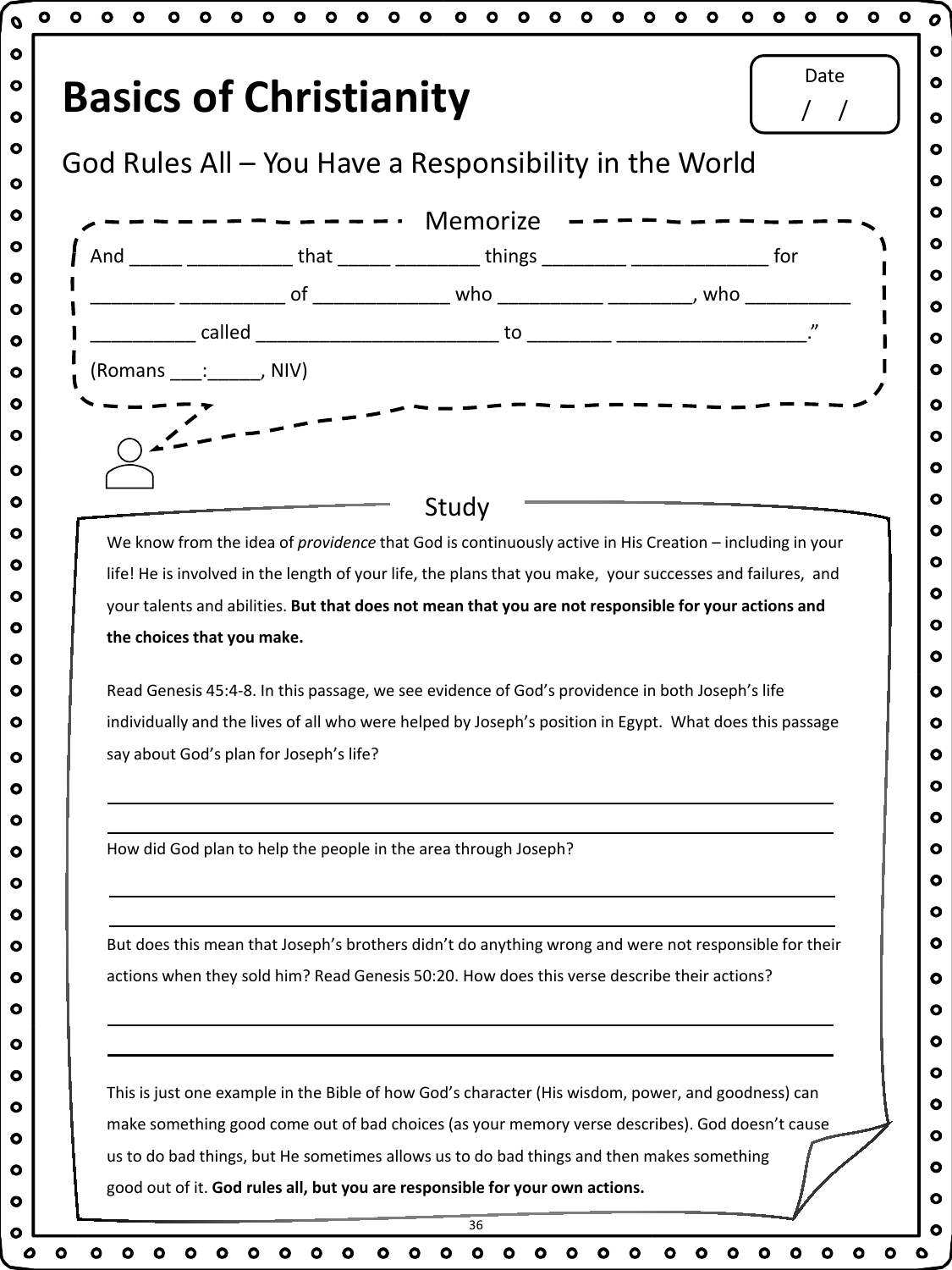|                  | God Rules All - We will experience pain & suffering.                                                         |          |  |  |
|------------------|--------------------------------------------------------------------------------------------------------------|----------|--|--|
|                  |                                                                                                              | Memorize |  |  |
|                  |                                                                                                              |          |  |  |
|                  |                                                                                                              |          |  |  |
|                  | _____ _____________ called _____________________________ _______ his                                         |          |  |  |
|                  | $\frac{1}{2}$ ( $\frac{2}{2}$ 8:28, NIV)                                                                     |          |  |  |
|                  |                                                                                                              |          |  |  |
|                  |                                                                                                              |          |  |  |
|                  |                                                                                                              |          |  |  |
|                  |                                                                                                              |          |  |  |
|                  |                                                                                                              | Study    |  |  |
|                  | God created an amazing world, and yet it's a world with pain and suffering. If He is all-powerful, all-good, |          |  |  |
|                  | and all-knowing, why does God allow pain and suffering?                                                      |          |  |  |
|                  | Before answering that question, but let's think about where pain and suffering come from. Below are          |          |  |  |
|                  | some of the major reasons for pain and suffering in our lives. How do they cause pain and suffering?         |          |  |  |
|                  | ❖ Natural disasters (like floods, rockslides, and tornadoes)                                                 |          |  |  |
|                  |                                                                                                              |          |  |  |
|                  | ❖ Health problems (like cancer, COVID-19, and diabetes)                                                      |          |  |  |
|                  |                                                                                                              |          |  |  |
|                  |                                                                                                              |          |  |  |
|                  | ❖ The actions of others (like ugly words, inconsiderate behavior, and criminal behavior)                     |          |  |  |
|                  |                                                                                                              |          |  |  |
|                  | Disobedience to God (like breaking a commandment)                                                            |          |  |  |
|                  |                                                                                                              |          |  |  |
|                  | The book of Job shows how one man experienced all of these types of suffering. Read Job 1:13-19. What        |          |  |  |
|                  | natural disasters and broken commandments caused Job's suffering?                                            |          |  |  |
|                  |                                                                                                              |          |  |  |
|                  | Read Job 2:7. How did Job suffer from poor health?                                                           |          |  |  |
|                  |                                                                                                              |          |  |  |
| suffering, too!) | Read Job 2:9. How did Job suffer from the actions of his wife? (But don't judge her too harshlyshe was       |          |  |  |